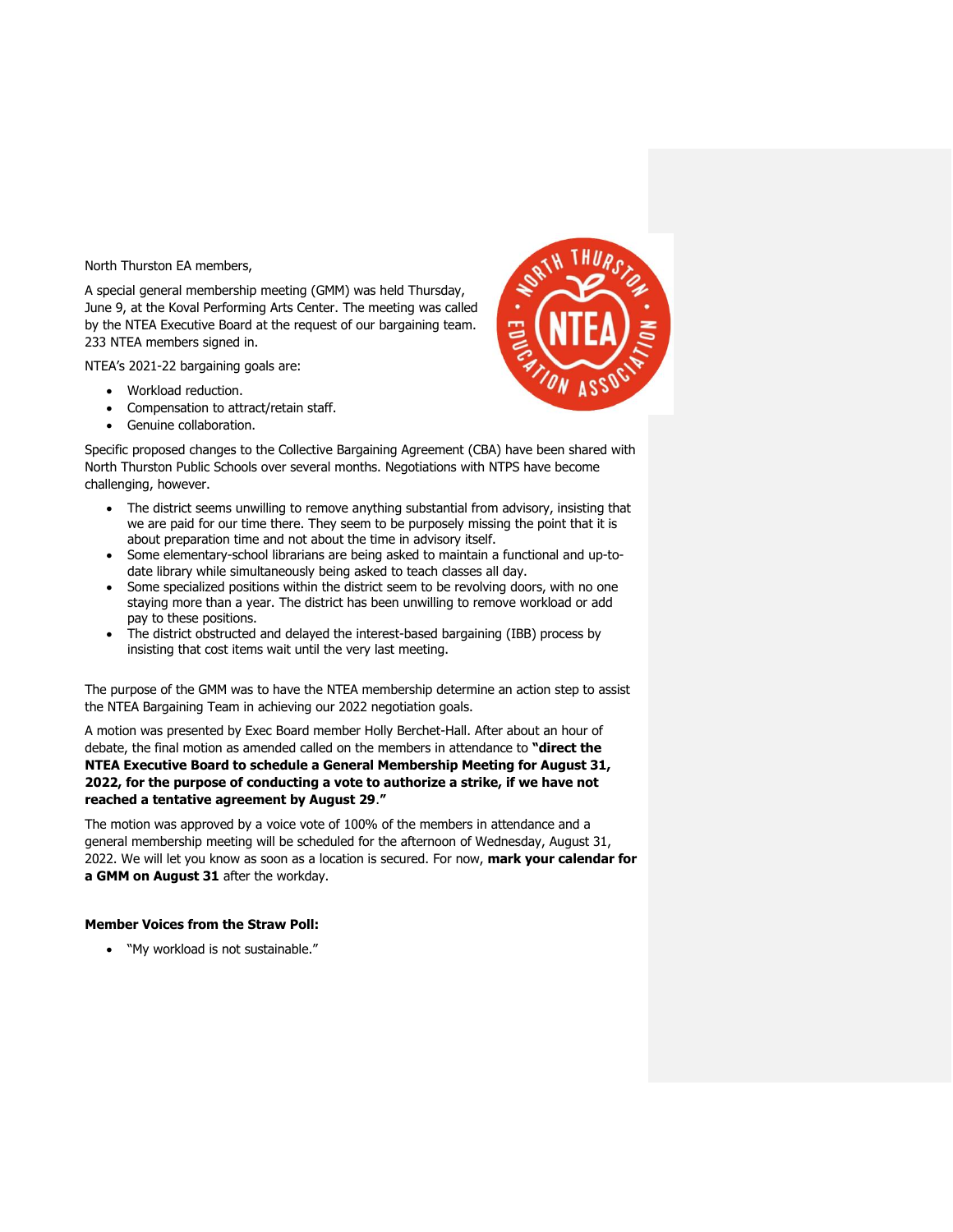- "The decision to have elementary teachers supervise students 5 minutes after the start of my contract day (20 minutes before the start of the instructional day) has forced me to work later into the evenings and on weekends."
- "Slowly, over many years, changing advisory into a class with lessons and expectations of student engagement is an example of the "mission creep" that NTPS uses to exploit us. The extra preparation was piled on top of existing preparation and evaluation of student work without compensation or removing some other duties. This is not sustainable."
- "I have started to look at other careers and have even applied for a few other jobs this past month…Our workload needs to change, or we are going to lose a lot of great staff."

## **Please update your mobile phone number with NTEA:**

Since bargaining and organizing will continue through the summer (with a planned break during July), we will regularly communicate with NTEA members by email and by text message. If you are not currently receiving NTEA text messages, please update your contact information using this form: [NTEA Mobile Phone/Text Information Update\)](https://docs.google.com/forms/d/e/1FAIpQLScMEcXqgK_YnhTp7in6nkh3KEJd05-d93asIitT1m9oqVOafQ/viewform)

## **General Announcements (non-bargaining)**

#### **Dues:**

Monthly union dues for a full-time certificated employee next year will be \$121.42., which is roughly \$1.67 more a month than last year. Here's the breakdown by distribution:

| Union Level      | Monthly deduction    | $+/-$ from 2021-22 dues  |
|------------------|----------------------|--------------------------|
| NEA (National)   | \$17.00              | $+$ \$2.00 for the year  |
| WEA (State)      | \$59.08              | $+$ \$26.00 for the year |
| Chinook (Region) | \$30.33              | $+$ \$4.00 for the year  |
| NTEA (Local)     | \$25.00              | - \$12.00 for the year   |
|                  | \$121.42 total/month | Increase of \$20.00      |

For the second year in a row, NTEA has reduced its dues amount deducted from members' paychecks.

## **Morning supervision arbitration:**

For the 2021-22 school year, NTPS decided to continue the "safety measure" of morning supervision of students by elementary classroom teachers shortly after the start of teachers' contract day and well before the start of students' instructional day. NTEA contends in an ongoing grievance that this decision violates our collective bargaining agreement because teachers lost significant preparation time in the morning. The remedy we sought was compensation for the loss of this preparation time. NTPS refused, so we moved to binding arbitration to settle this dispute.

We need 5 to 10 teachers adversely impacted by the morning supervision issue to share at the July  $21<sup>st</sup>$  arbitration hearing how they have been impacted this year by the District's action. If you are an elementary classroom teacher who has been adversely impacted by morning